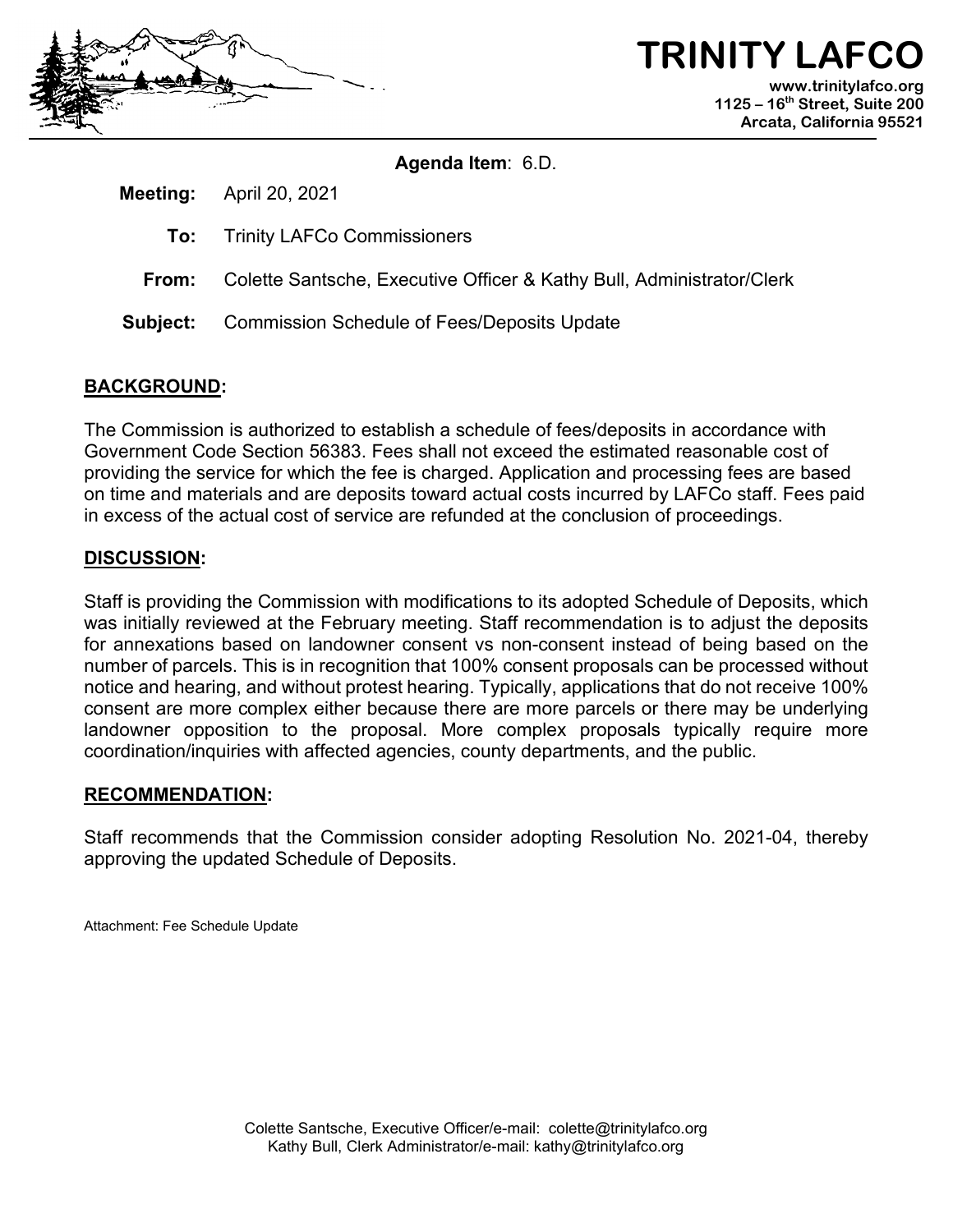

# **TRINITY LAFCO**

**www.trinitylafco.org 1125 – 16th Street, Suite 200 Arcata, California 95521**

#### **ATTACHMENT A**

### **FEE SCHEDULE OF DEPOSITS**

#### **Annexations & Detachments**

| Single Parcel (for reasons of public health or safety) | \$1,000.00 |
|--------------------------------------------------------|------------|
| With 100% Landowner Consent                            | \$2,000.00 |
| Without 100% Landowner Consent                         | \$3,000.00 |
| Complex Proposal*                                      | \$5.000.00 |

\* Complex proposal, as determined by the Executive Officer, including but not limited to, the potential for substantial development (25 or more residential units or 10,000 square feet of non-residential development), significant effect on the community, and/or sphere of influence amendment.

| Firet nareal                                                |  |  | \$750.00 * plus notification fee              |
|-------------------------------------------------------------|--|--|-----------------------------------------------|
| <del>r nət parucı</del>                                     |  |  |                                               |
| Each additional nareal<br><del>Latif auuniohar partoi</del> |  |  | 50.00 <sup>*</sup> plus notification fee      |
| $50 + n$                                                    |  |  | $\&$ 3,000,00 $*$ plue potification fee       |
| $\sigma$ $\sigma$ $\tau$ $\sigma$ $\sigma$ $\sigma$         |  |  | <del>o J.UUU.UU – pius Hullilualiui Tee</del> |

(Annexation/Detachment fees will be reduced by one half if submitted with a Sphere of Influence application.) For contractual service agreements, payment of the applicable annexation or detachment fees must be made upon submittal of a contractual service agreement application.

#### **Landowner notification process:**

\* Calculation: Total number of parcels included (parcels within proposal area and those within 300 feet of the surrounding boundary) .50cents each for address verification. (Note: the applicant must supply the addressed stamped envelopes)

| <b>Spheres of Influence Amendment/Update</b>                | $$3,000.00*$               |
|-------------------------------------------------------------|----------------------------|
| (If done separately from a proposalMSR/SOI update schedule) |                            |
| <b>Activation of Latent Powers</b>                          | $$2,000.00*$               |
| <b>Formation</b>                                            | $$3,000.00*$               |
| <b>Dissolution</b>                                          | $$1,500.00*$               |
| Consolidation                                               | \$500.00 750.00 per agency |
| Incorporation:                                              | \$6,000.0015,000           |
| <b>Reconsideration of Commission Action:</b>                | \$250.00 500.00            |

Colette Santsche, Executive Officer/e-mail: colette@trinitylafco.org Kathy Bull, Clerk Administrator/e-mail: kathy@trinitylafco.org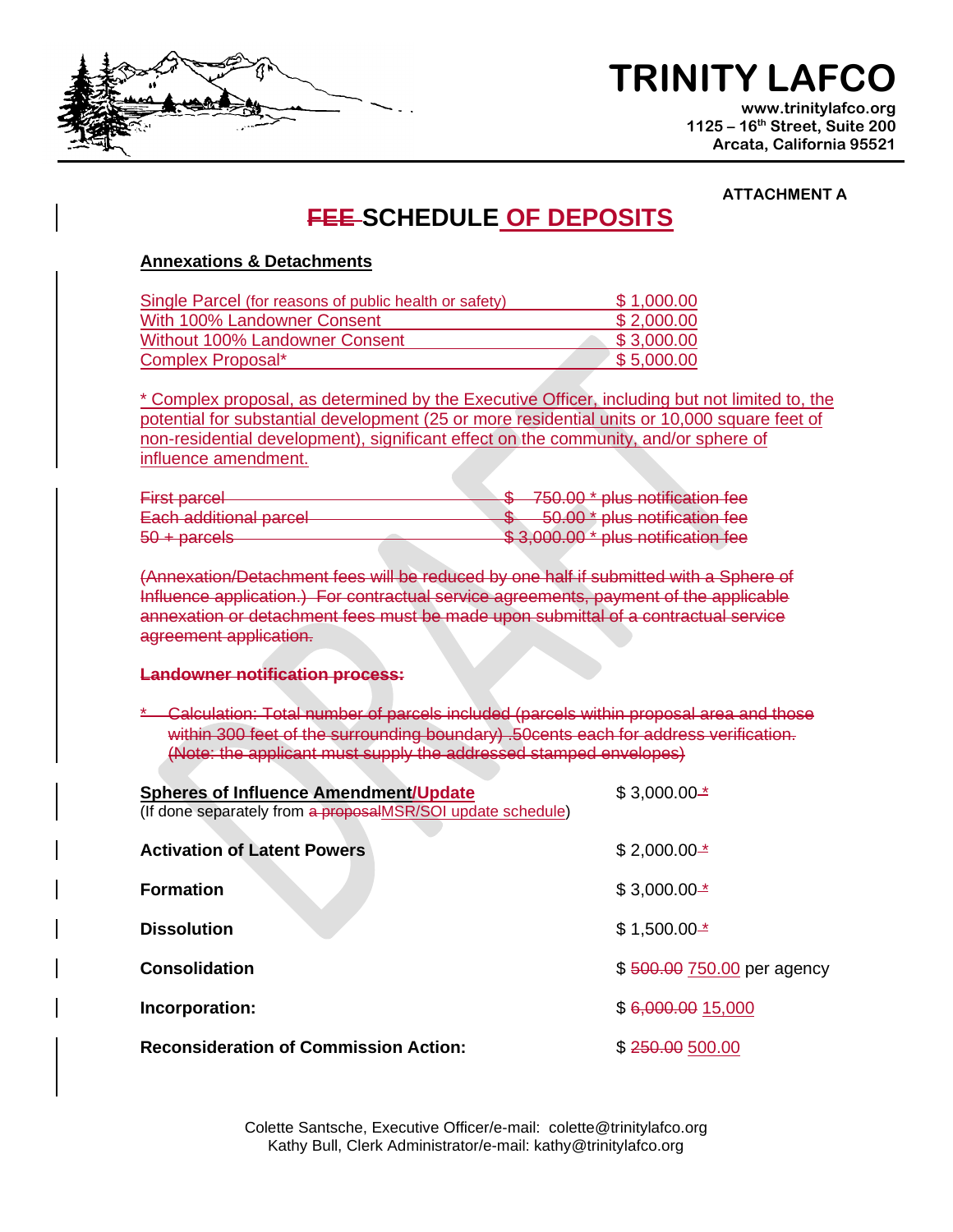#### **Out of Agency Services (OAS) by Contract or Extension**

| Non-Development Related OAS                              | 750.00     |
|----------------------------------------------------------|------------|
| Development Related OAS                                  | \$1,500.00 |
|                                                          |            |
| Fire Protection Contracts pursuant to G.G. Section 56134 | \$1,500.00 |
| Request for Exemption from G.C. Section 56133 or 56134   | 500.00     |
|                                                          |            |

#### **Environmental Review:**

| a. Categorical Exemption       | <del>40.00</del> |                             |
|--------------------------------|------------------|-----------------------------|
| <b>b.</b> Initial Study        |                  | LOU UU<br><del>סבט.טש</del> |
| c. Environmental Impact Report |                  |                             |

**Prepared by LAFCo under contract with consultant:** 

*Consultant fee + 15% + \$30 hr (\$1500 deposit required)*

Applicant Contract Mitigation Monitoring: *\$30 hr (\$200 deposit required)*

| d. Fish & Game Fee - Neg. Dec. | $C$ 1.250.00<br><del>ง ⊹.∠טט.טט</del> |
|--------------------------------|---------------------------------------|
|                                | REN UU                                |
| e. Fish & Game Fee - EIR       | <del>ooo.oo</del>                     |
| f. County Clerk Processing Fee | 25.00<br><del>20.00</del>             |
| g. De Minimis Finding Fee-     | <b>OR OO</b><br><del>20.00</del>      |

**Petition Filing Fees:** In addition to the proposal processing fee, each application submitted by petition will be charged LAFCo's actual costs to verify signatures.

| Hourly charge out rate:       | $Q20$ hr                                       |
|-------------------------------|------------------------------------------------|
| <b>HOWLIG OTHER ONE TOROT</b> | $\overline{\mathtt{w}\mathtt{w}\mathtt{w}}$ in |
| <b>Dhoto</b> conice           | $10$ $\mu$                                     |
| <b>THULU UUPIGO</b>           | $\overline{\mathbf{r}}$                        |

A fee shall be charged to a project applicant for the processing of any application in accordance with approved LAFCo fee schedule.

Fees are due when proposals are submitted to LAFCo. A supplemental fee may be charged and collected prior to the LAFCo hearing if additional acreage or actions are required. The Executive Officer will not issue a certificate of completion until any balance owing has been paid.

The fees listed above are for Trinity LAFCo only, additional fees from other agencies (e.g., Fish & Game, Elections, Board of Equalization, State Controller) may also apply.

#### *Note: All deposit amounts are subject to increase, if the Executive Officer determines that the magnitude of the project justifies the increase.*

A. All deposits are initial payments toward the total cost of processing ("project cost"). Project cost is defined as staff time plus materials. **Hourly staff charge out rate sheet available upon request.** Materials include, but are not limited to, charges for advertisement of hearings, mapping, petition reviews, as well as fees charged for project reviews by affected agencies.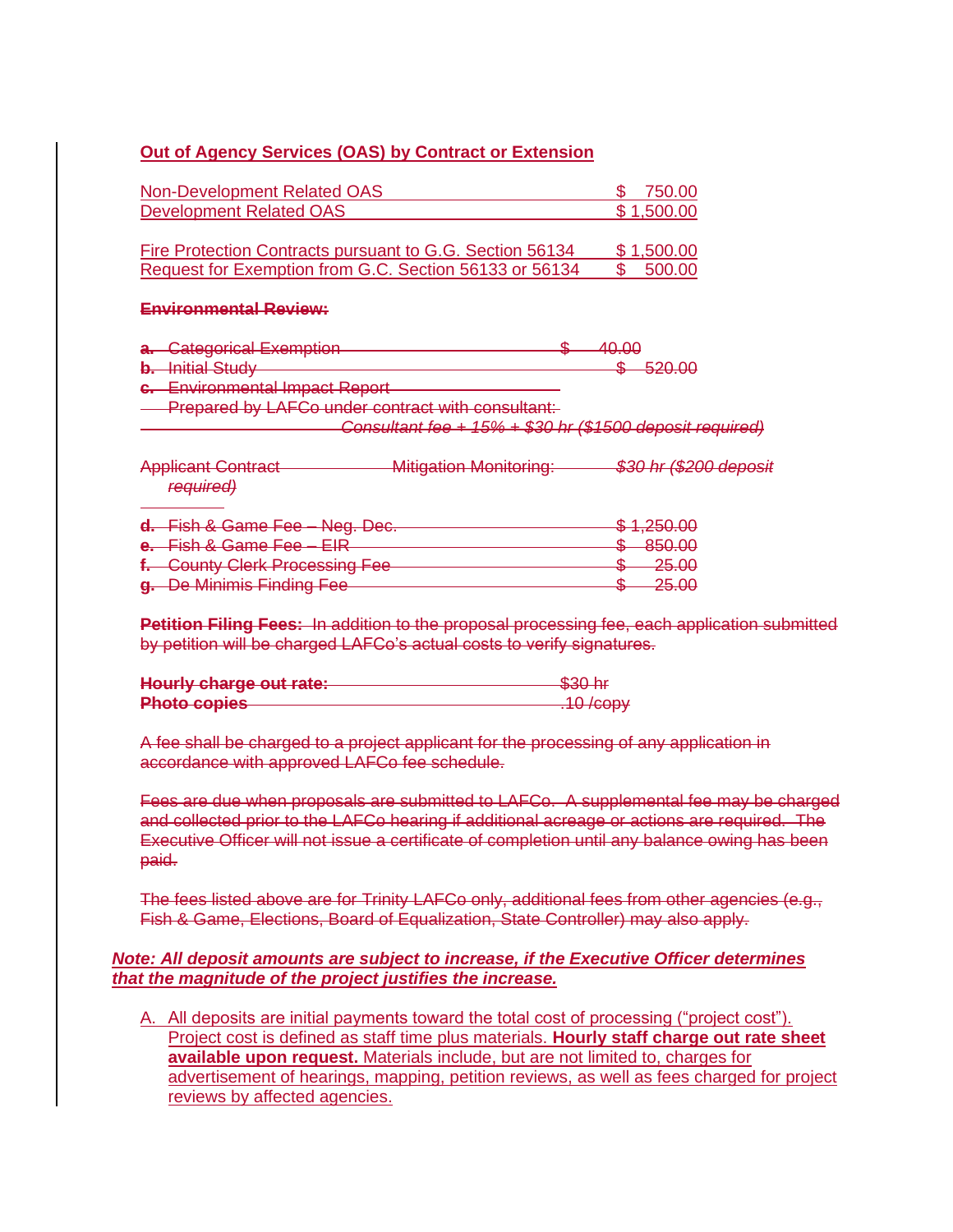- B. Applicants are also responsible for payment of appropriate State Board of Equalization fees, County Surveyor, County Election, CEQA preparation fees, California Department Fish and Wildlife fees, and County Recording Fees, as applicable.
- C. Staff time and materials will be monitored against the deposit on file with LAFCo; if the cost of processing an application begins to exceed the deposited amount, additional deposits will be required. Any hearing on the application may be continued pending receipt of the additional deposit.
- D. If extensive staff assistance is required prior to receipt of an application, a preapplication deposit will be required at the time the work is requested.
- E. Absent compelling circumstances, the Commission will not normally adjust or waive deposits and/or fees. Staff will not waive fees for any reason.
- F. All final invoices must be paid by the applicant prior to filing of the Certificate of Completion or during other times during the LAFCo process as deemed appropriate by the Executive Officer.
- G. Charges for Reconsideration of a LAFCo determination are the responsibility of the requesting party.
- H. Deposits on file with LAFCo which exceed the cost of processing the application by \$25 or more will be refunded after LAFCo completes its final filings.
- I. Pre-Application Expenses: LAFCo will also charge its pre-application staff time spent reviewing environmental and other documents and participating in the process as the lead agency, as part of the processing costs.
- J. If LAFCo is required to act as lead agency and an Initial Study is required as part of environmental review, the applicant is also responsible for an additional \$1,000 deposit plus actual costs. An additional deposit will be necessary if it is determined that an Environmental Impact Report is necessary.
- K. If a LAFCo application is withdrawn any time prior to the completion of proceedings, the unused portion of the initial deposit received by LAFCo (deposit less any expended staff time and project expenses) will be returned to the persons paying the initial fee deposit upon receipt of a letter of withdrawal.